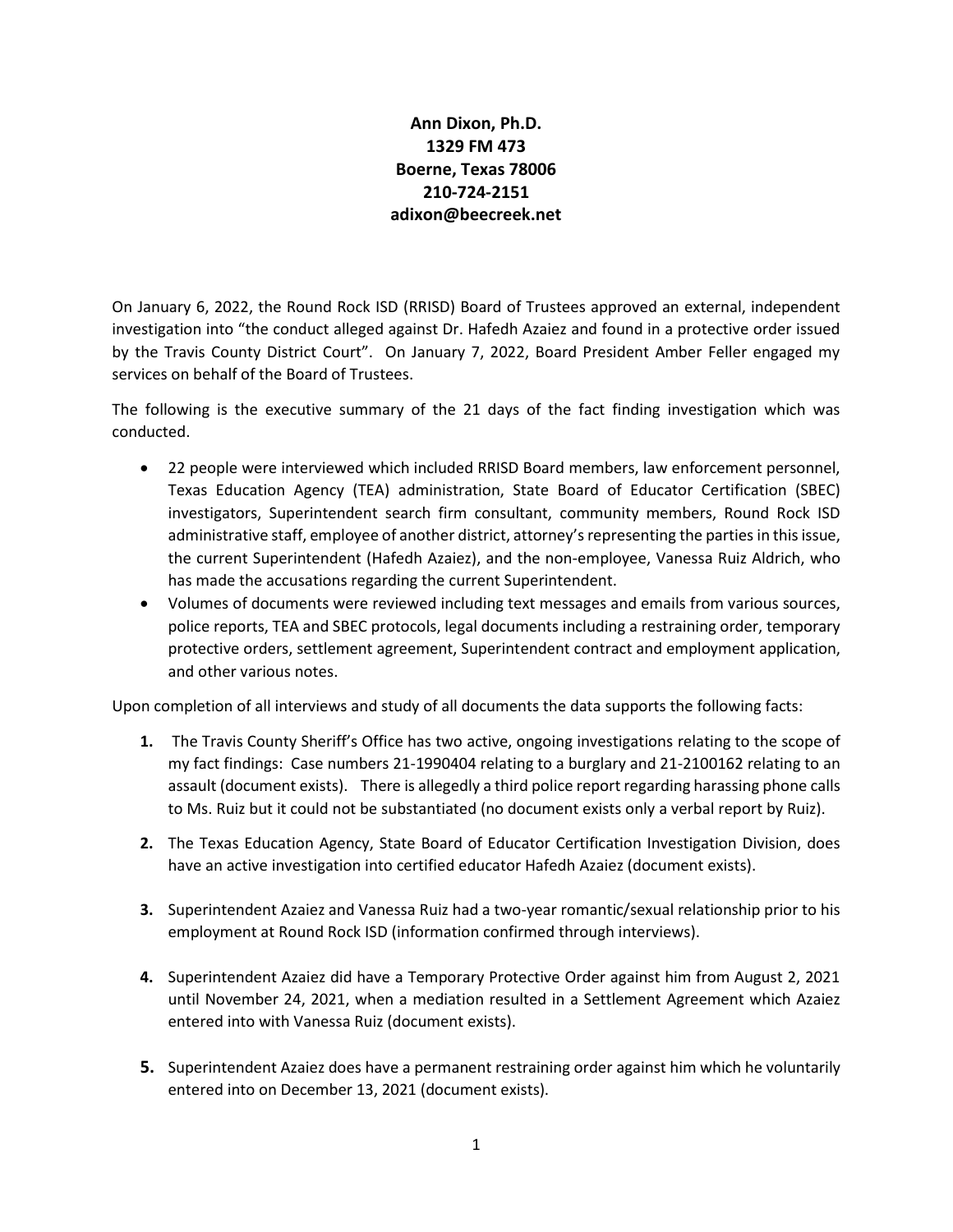- **6.** Superintendent Azaiez has given up all rights to an unborn child which he voluntarily entered into on December 13, 2021 (document exists).
- **7.** Superintendent Azaiez did not inform the Round Rock ISD Board Members about the relationship even though President Weir expected him to do so after it became a community and social media topic (confirmed through interviews).
- **8.** Superintendent Azaiez did not inform the Board about the Protective Order after being served the Order in the district office (confirmed through interviews).
- **9.** Superintendent Azaiez did not inform the Board about extensions to the Protective Order leaving Board members to believe the issue had been resolved (confirmed through interviews).
- **10.** Superintendent Azaiez did not inform the Board about the TEA investigation notice on the face of his educator certificate for 21 days (Sept. 14-Oct 5). This information became public from a community member (document exists). Dr. Azaiez had the opportunity to provide a response to the TEA investigation notice of allegations of assault within days of the receipt of the letter in order to show cause why the notice should be removed and Dr. Azaiez did not respond.
- **11.** Superintendent Azaiez did not inform the Board of the settlement agreement results in which he could have assured the Board of the conclusion of the dispute between he and Ms. Ruiz, even though the Travis County Sheriff's Office investigation and the State Board of Educator Certification Investigation Division actions are still pending. Ms. Nix did provide information, but it was delayed and vague in response. Some information was never received such as a contact e-mail address for Dr. Azaiez.
- **12.** At the request of Board members, I did attempt to contact Dr. Azaiez's in order to afford her the opportunity to offer information regarding the alleged assault that occurred the night, July 6, 2021. I had previously called and left messages on voicemail that I presumed to be her phone numbers with no response. I subsequently texted Dr. Azaiez and requested he ask his to call me. I also emailed Dr. Azaiez's attorney, Mary Nix, and asked her to forward the message to her client, Dr. Azaiez, that I wanted to speak to his **. M.** Ms. Nix did reply she had informed her client of my request, but advised him against allowing me to speak to his **Exercise 2.** I offered to drive to Cypress, Texas to talk with her. In my interview with Dr. Azaiez, Ms. Nix represented was with Dr. Azaiez the night of July 6, 2021, but no evidence was provided at that meeting. President Feller and I subsequently received an affidavit signed by stating she was with Dr. Azaiez the entire night of July 6, 2021 (document exists). It is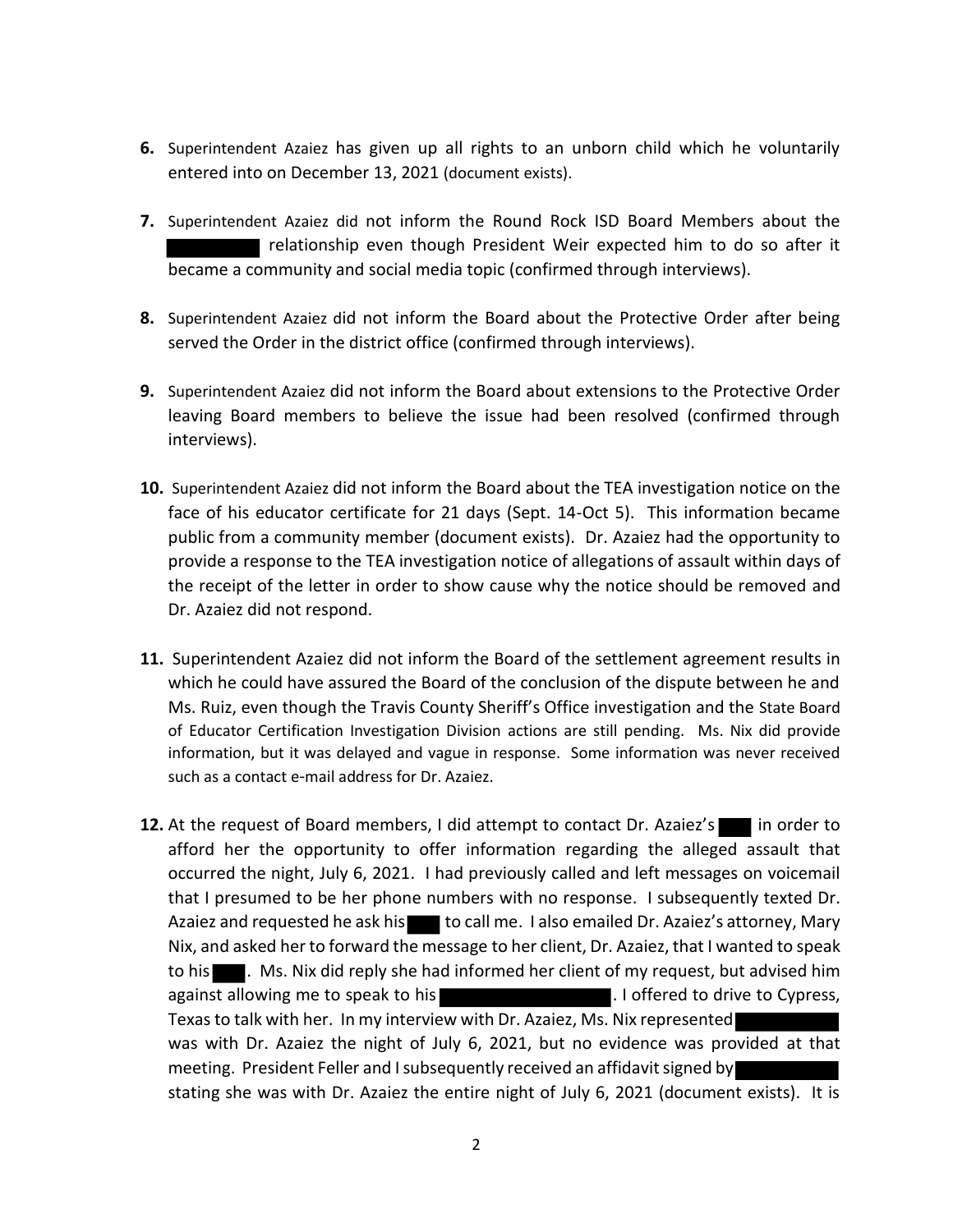unknown why Dr. Azaiez sent this document to President Feller and why has not produced the document prior to this time; specifically, why was the affidavit not sent to SBEC when SBEC sent the "show cause" notice, why did Nix not provide it in my interview with Dr. Azaiez as part of her incontrovertible evidence of innocence, and why has Dr. Azaiez not offered this as evidence in his defense to the Travis County Sheriff's Office. President Feller stated it was no longer the wish of the Board for me to continue to attempt to speak with

In addition to the fact findings directly related to the scope of the assigned investigation other related issues were identified that should be noted:

- **1.** Dr. Azaiez has a pending grievance and threatened lawsuit against him in his prior district (Donna ISD).
- **2.** Based on a physician's confirmation Vanessa Ruiz was pregnant on 12/2/2021 (document exists).
- **3.** It is confirmed Hafedh Azaiez agreed to pay Vanessa Ruiz (document exists). First payment was paid on the receipt of doctor confirmation of pregnancy and second payment is due when birth certificate of child is produced.
- **4.** Hafedh Azaiez and Vanessa Ruiz have agreed to a confidentiality and non-disparagement agreement with liquidated damages of  $\blacksquare$  if either breaches as determined by a court (document exists).
- **5.** The search firm has confirmed that if they had known about the relationship between Hafedh Azaiez and Vanessa Ruiz they would not have advanced Azaiez's name forward to the RRISD Board of Trustees for consideration for the position of Superintendent.
- **6.** On June 13, 2021, Trustee Weir (who was President in June 2021) did not invite Dr. Azaiez to the June 14, 2021 board meeting, but became aware he planned to attend. Ms. Weir did not intentionally not inform the remainder of the board members when she became aware Dr. Azaiez would be present. Ms. Caputo was directed by Ms. Weir to inform the other board members, and Ms. Caputo admits she did not inform the other members (documents exist).

Upon the conclusion of the preliminary oral presentation to the Board of Trustees in closed session on January 27, 2022, I was asked "based on your experience and findings do you recommend the Board reinstate Superintendent Azaiez". My response was I could not come to